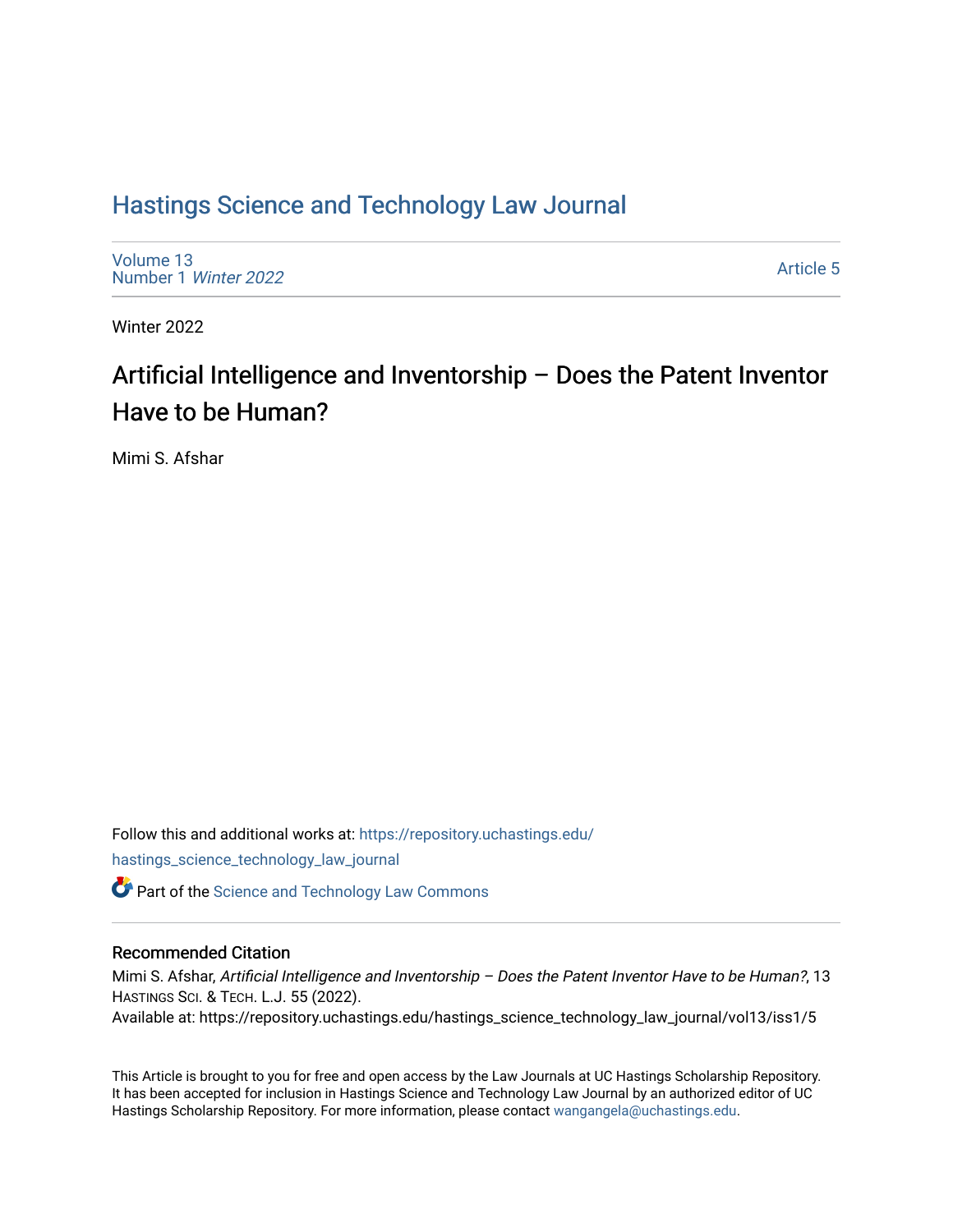# Artificial Intelligence and Inventorship – Does the Patent Inventor Have to be Human?

## MIMI S. AFSHAR\*

## **TABLE OF CONTENTS**

| $\mathbf{I}$ . |                                                                   |                                                                  |  |
|----------------|-------------------------------------------------------------------|------------------------------------------------------------------|--|
| II.            |                                                                   |                                                                  |  |
| III.           | When Innovation Invents—What are AI's Patentable Inventions? . 58 |                                                                  |  |
| IV.            | Status of AI in Australia, China, Europe, South Africa, and the   |                                                                  |  |
|                |                                                                   |                                                                  |  |
| V.             |                                                                   |                                                                  |  |
| VI.            |                                                                   |                                                                  |  |
|                |                                                                   |                                                                  |  |
|                |                                                                   | B. Denying AI Inventorship Rights Will Hinder Innovation and     |  |
|                |                                                                   |                                                                  |  |
|                |                                                                   | C. PHOSITA and AI Are Simply Two Sides of the Same Coin 65       |  |
|                |                                                                   | D. AI Solves the "Inventorship" Headache During Prosecution  66  |  |
| VII.           |                                                                   |                                                                  |  |
| VIII.          |                                                                   | Time to Amend Patent Laws to Accommodate AI as the Inventor 68   |  |
|                |                                                                   | A. Proposal to Amend Patent Laws to Recognize AI as the          |  |
|                |                                                                   |                                                                  |  |
|                | В.                                                                |                                                                  |  |
|                | C.                                                                |                                                                  |  |
|                | D.                                                                |                                                                  |  |
| IX.            |                                                                   | Conclusion: AI should be Recognized as a Legitimate Inventor  71 |  |

<sup>\*</sup> Mimi Afshar is a US patent attorney, the director of the Intellectual Property Law Clinic, and clinical assistant professor at NCCU School of Law.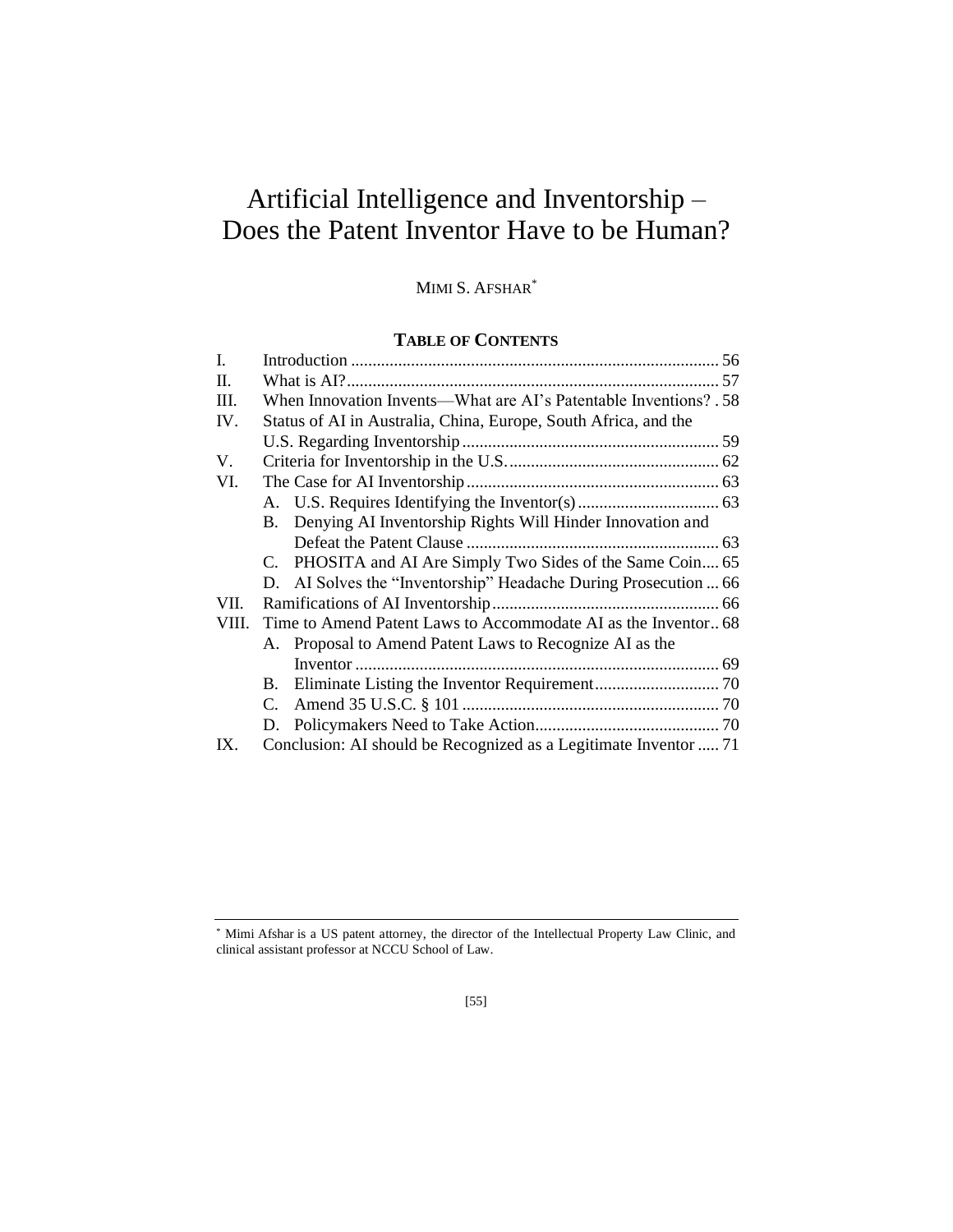#### **I. Introduction**

Artificial intelligence ("AI") is ubiquitous; our smartphones help us navigate around town, virtual digital assistants such as Alexa and Siri respond to our questions, and social media channels such as Facebook, Instagram, and Twitter help us remain connected. Furthermore, financial institutions, pharmaceutical companies, and insurance companies all utilize AI to their advantage and to obtain leverage over their competitors. In particular, in the case of the *COVID*-19 pandemic, the role of AI has never been so crucial.<sup>1</sup> AI continues to be at the forefront of technological development. Similar to coping with changes brought by the Industrial Revolution, legislatures need to embrace AI and be mindful of the challenges and effects that AI has on different laws, in particular patent laws.

Artificial Intelligence is directly related to innovation, the protection of which in turn is partly governed by patent laws. This innovation leads to questions regarding the ramifications on patent inventorship in the AI arena. One key question is whether an AI system or device can be considered an "inventor" of a patent application. The United States Patent and Trademark Office ("USPTO") has provided its answer by clearly rejecting AI as an "inventor," since AI cannot meet certain statutory definitions for an inventor or the relevant tests for determining inventorship.<sup>2</sup> Importantly, the Patent Act does not expressly limit inventorship rights to humans, but it does suggest that each inventor must have a name and be an "individual."<sup>3</sup>

In exploring this exciting territory, one should consider what types of patent law policies will help promote innovation and the progress of science, consistent with the United States ("U.S.") Constitution.<sup>4</sup>

To address these issues, this article focuses on AI and patent laws mainly, on whether AI should be considered an "inventor" under relevant U.S. and foreign patent statutes. Specifically, I submit that AI can qualify as an inventor and allowing AI to be listed as an inventor would incentivize innovation. Furthermore, statutory recognition of AI as an inventor would

<sup>1.</sup> *See, e.g.*[, Michael](https://www.mckinsey.com/our-people/michael-chui) Chui and [Matthias](https://www.mckinsey.com/our-people/matthias-evers) Evers, *COVID 19 and the Bio Revolution, McKinsey Global Institute - Project Syndicate* (June 10, 2020) https://www.projectsyndicate.org/commentary/covid-19-biological-innovation-ai-gene-editing-by-michael-chui-andmatthias-evers-2020-06?barrier=accesspaylog ("Advances in biological sciences have been gathering pace since the human genome was mapped  $-$  a 13-year process completed in 2003. ... [T]he resulting bio-revolution has been driven by rapid progress in computing, automation, and artificial intelligence (AI).").

<sup>2.</sup> *Decision on Petition In re Application of Application No. 16/524,350,* Dec. Comm'r Pat. 4-8 (Feb. 17, 2020), *available at*

https://www.uspto.gov/sites/default/files/documents/16524350\_22apr2020.pdf.

<sup>3.</sup> 35 U.S.C. § 100(f).

<sup>4</sup>*. See* U.S. Const. art. I, § 8, cl. 8; this clause is also sometimes referred to as the "Patent Clause" or the "Copyright Clause."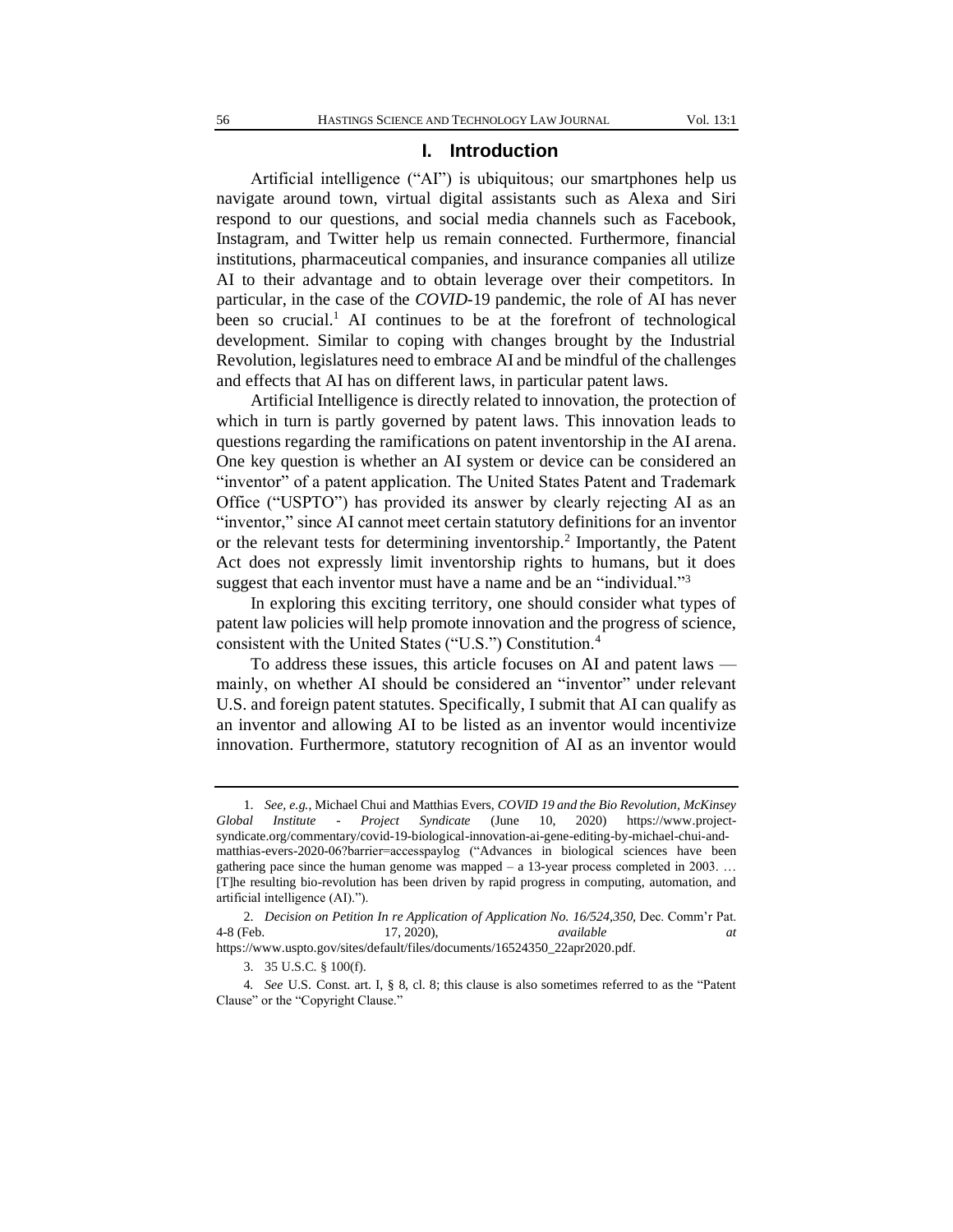encourage investment in developing inventive AI systems, as the corresponding human inventors will be assured they can patent the results.<sup>5</sup>

#### **II. What is AI?**

Generally, defining AI is difficult; One reason for this is because a clear definition for "intelligence" is lacking. Nevertheless, artificial intelligence refers to the simulation of human intelligence in machines that are programmed to think like humans and mimic their actions. The term may also be applied to any machine that exhibits traits associated with the human mind, such as learning and problem solving. In the 1950s, the fathers of the field, Marvin [Minsky](http://web.media.mit.edu/~minsky/) and John [McCarthy,](http://www-formal.stanford.edu/jmc/) described AI as any task performed by a program or machine that, if a human carried out the same activity, a human would have to apply intelligence to accomplish the task.<sup>6</sup>

John McCarthy coined the term "Artificial Intelligence," and he defined AI as "the science and engineering of making intelligent machines, especially intelligent computer programs."<sup>7</sup> Here, I focus on the definitions relevant to patents because of the question of AI regarding inventorship. Matthew Scherer's definition of AI is most suitable: "[m]achines that are capable of performing tasks that, if performed by a human, would be said to require intelligence."<sup>8</sup> Indeed, this machine-borne intelligence perceives data from the outside world and decides which activities to engage in to maximize its probability of success in achieving its ultimate goal.<sup>9</sup> Thus, AI has already successfully created inventions that humans are likely capable of creating, but the AI-generated inventions occur with greater efficiency. Further, as AI evolves, it becomes invaluable for solving specific problems and will improve human skills such as accuracy, speed, and capacity to process vast amounts of data.

<sup>5</sup>*. See* Angela Chen, *Can AI be an inventor? Not yet.*, MIT TECH. REV. (Jan. 8, 2020), https://www.technologyreview.com/2020/01/08/102298/ai-inventor-patent-dabus-intellectualproperty-uk-european-patent-office-law/.

<sup>6</sup>*. See* Nick Heath, *What is AI? Everything you need to know about Artificial Intelligence*, ZD NET (Feb. 12, 2018), https://www.zdnet.com/article/what-is-ai-everything-you-need-to-knowabout-artificial-intelligence/.

<sup>7</sup>*. See* John McCarthy, *What is Artificial Intelligence?*, 2-3 (Nov. 12, 2007), http://jmc.stanford.edu/articles/whatisai/whatisai.pdf.

<sup>8</sup>*. See* Matthew U. Scherer, *Regulating Artificial Intelligent Systems: Risks, Challenges, Competencies, and Strategies*, 29 HARV. J.L. & TECH. 353, 362 (2016) (describing AI systems as an integral part of life and calling for new regulations).

<sup>9</sup>*. See* Dr. Shlomi Yanisky Ravid & Xiaoqiong (Jackie) Liu, *When Artificial Intelligence Systems Produce Inventions: An Alternative Model For Patent Law At The 3A Era*, 39 CARDOZO L. REV. 2215, 2226 (2018).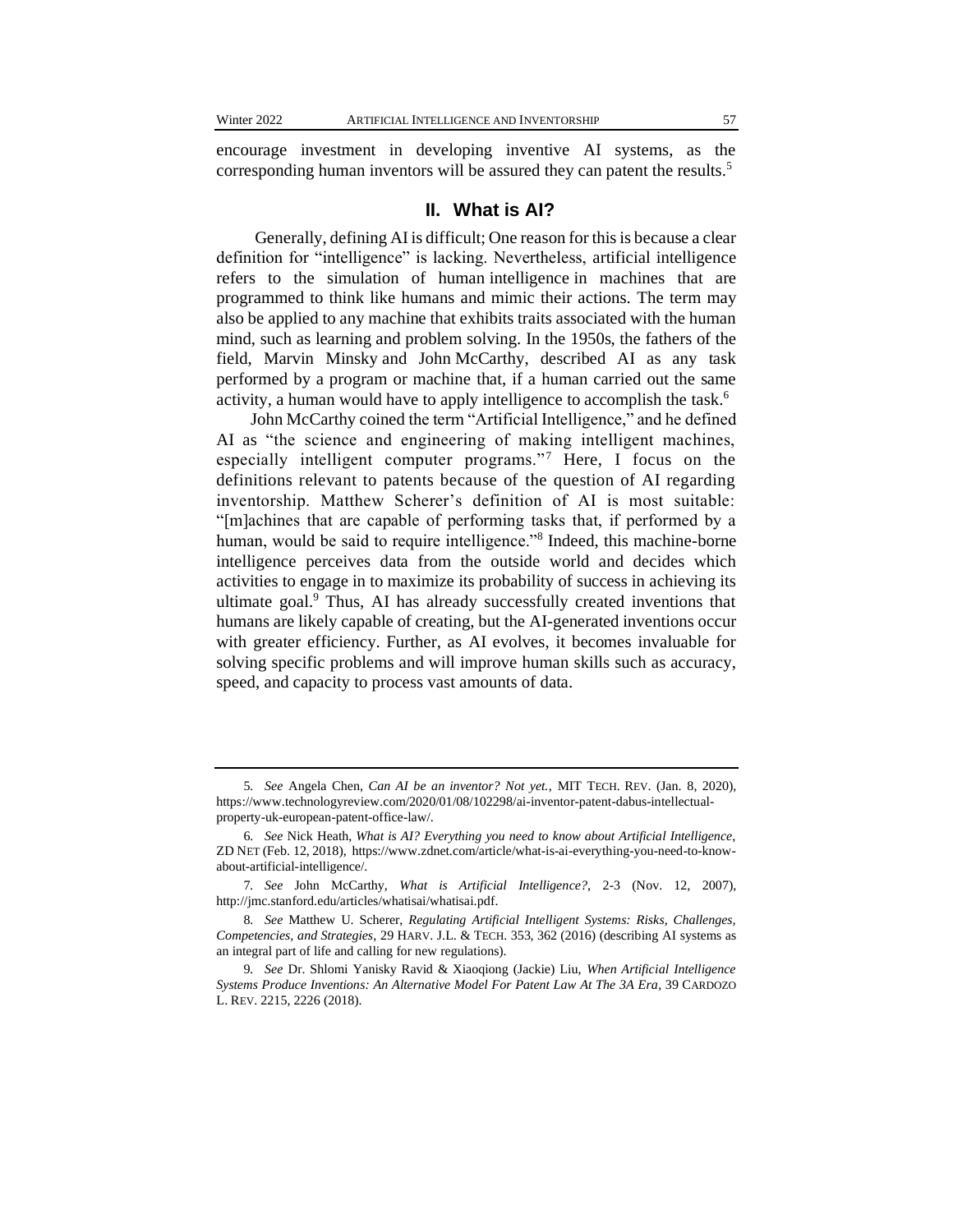## **III. When Innovation Invents—What are AI's Patentable Inventions?**

The Creativity Machine (CM) and Watson are early examples of computer inventors, but others also exist.<sup>10</sup> CM is a computational paradigm that "came the closest yet to emulating the fundamental neurobiological mechanisms responsible for idea formation."<sup>11</sup> The Creativity Machine generates novel ideas through the use of artificial neural networks, whereby collections of on/off switches automatically connect themselves to form software without human intervention.<sup>12</sup> In contrast, IBM's Watson computer system "generates millions of ideas out of the quintillions of possibilities, and then predicts which ones are best."<sup>13</sup> This feature distinguishes Watson as a different AI platform fromCM because Watson utilizes a more conventional architecture of logical deduction combined with access to massive databases containing accumulated human knowledge and expertise.<sup>14</sup> Although Watson is not modeled after the human brain, it is nonetheless capable of generating novel, nonobvious, and useful ideas.<sup>15</sup>

More recently, inventions have also been created by "DABUS AI." DABUS (Device Autonomously Bootstrapping Uniform Sensibility) is an AI system created by Dr. Stephen Thaler, a known pioneer in the area of AI. Thaler reported that AI 'DABUS' goes far beyond the usual machine on-off patterns of neural structures.<sup>16</sup> DABUS "invented" an improved beverage container designed for safer handling and transportation and a neural flame device used in search-and-rescue missions. Both inventions were created without any human intervention.<sup>17</sup>

14*. See* Adam Lally, *IBM Watson: Beyond Jeopardy with Adam Lally*, Association for Computing Machinery (June 13, 2013) *available at* https://acct-learning.acm.org/techtalks/ibm.

15*. See* Ryan Abbott, *I Think, Therefore I Invent: Creative Computers and the Future of Patent Law*, 57 B.C. L. REV. 1079, 1080 (2016).

16*. See* Ryan Abbott, *The Artificial Inventor behind this project*, ARTIFICIAL INVENTORS, http://artificialinventor.com/dabus/ (last visited July 9, 2021).

<sup>10</sup>*. See* Daniel Riester et al., *Thrombin Inhibitors Identified by Computer-Assisted Multiparameter Design*, 102 PROC. NAT'L ACAD. SCI. USA 8597, 8597–8602 (2005).

<sup>11</sup>*. What Is the Ultimate Idea?*, IMAGINATION ENGINES INC., https://perma.cc/P877-F33B (last visited July 8, 2021).

<sup>12</sup>*. See* Stephen L. Thaler, *Synaptic Perturbation and Consciousness*, 6 INT'L J. MACH. CONSCIOUSNESS 75, 75-107 (2014).

<sup>13</sup>*. See Whats Next in AI is fluid intelligence*, IBM, http://www.research.ibm.com/cognitivecomputing/computational- creativity.shtml#fbid=kwG0oXrjBHY (last visited July 8, 2021).

<sup>17</sup>*. See* Richard Johnson, *Inventive AI: can machines innovate?*, BRITE INNOVATION REV., https://brite.nridigital.com/brite\_autumn19/artificial\_intelligence\_invention\_intellectual\_property (last visited July 8, 2021).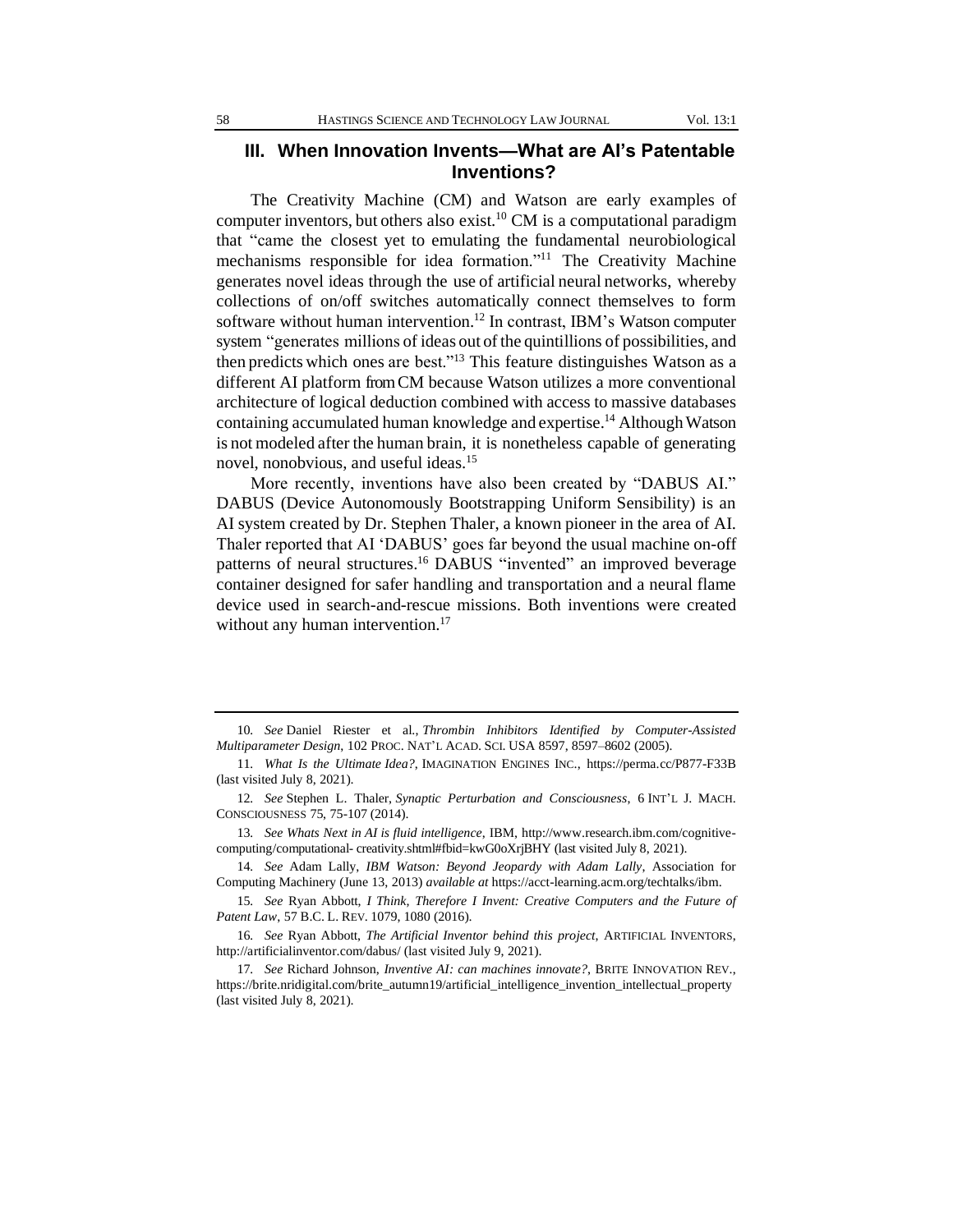## **IV. Status of AI in Australia, China, Europe, South Africa, and the U.S. Regarding Inventorship**

While an AI system may create an invention that meets the statutory requirements for patentable subject matter, the question remains whether AI can be considered an inventor and whether it can be granted patent rights.

Australia is a key example of a country in which AI can be recognized as an inventor, at least from a procedural standpoint. The Federal Court of Australia addressed the issue of whether a patent application identifying an AI system as the inventor is a valid submission under the Australia Patents Act. The case arose as an appeal, in which Dr. Thaler's patent application that listed DABUS as the inventor was initially rejected by the Australia Patent Office. The Deputy Commissioner of Patents had held the original patent application had lapsed for failure to properly provide the name of the inventor<sup>18</sup>, since the Patents Act is "inconsistent with an [AI] machine being treated as an inventor."<sup>19</sup>

The Federal Court of Australia reversed the Patent Office decision, holding that an artificial system or device can qualify as an inventor under the Australian Patents Act.<sup>20</sup> In supporting his reasons for allowing AI as an inventor under current Australian patent laws, Justice Beach initially posed a fundamental yet profound query: "We are both created and create. Why cannot our own inventions create?"<sup>21</sup> Also, Justice Beach provided a distinction between ownership of a patent versus who can be an inventor, which are separate issues that he asserted the Deputy Commissioner had confounded.<sup>22</sup>

One answer to this question is Justice Beach's observation that "it is consistent with the [Australian Patents] Act to construe the term 'inventor' in a manner that promotes technological innovation and the publication and dissemination of such innovation by rewarding it, irrespective of whether the innovation is made by a human or not."23

Importantly, the Federal Court decision is relatively narrow, noting that a non-human inventor cannot be an applicant for a patent nor a grantee of a patent. Further, Thaler's patent application did not undergo any prosecution and was not granted as a result of the Federal Court decision; rather, the application has been returned to the Australian patent office for further

<sup>18</sup>*. Thaler v Comm'r. of Patents*, [2021] FCA 879 (30 July 2021) 17-18 (Austl.), *available at* https://www.judgments.fedcourt.gov.au/judgments/Judgments/fca/single/2021/2021fca0879.

<sup>19</sup>*. Id*. At para. 3.

<sup>20</sup>*. Id*. At para. 41.

<sup>21</sup>*. Id*. At para. 15.

<sup>22</sup>*. Id*. At para. 12.

<sup>23</sup>*. Id*. At para. 124.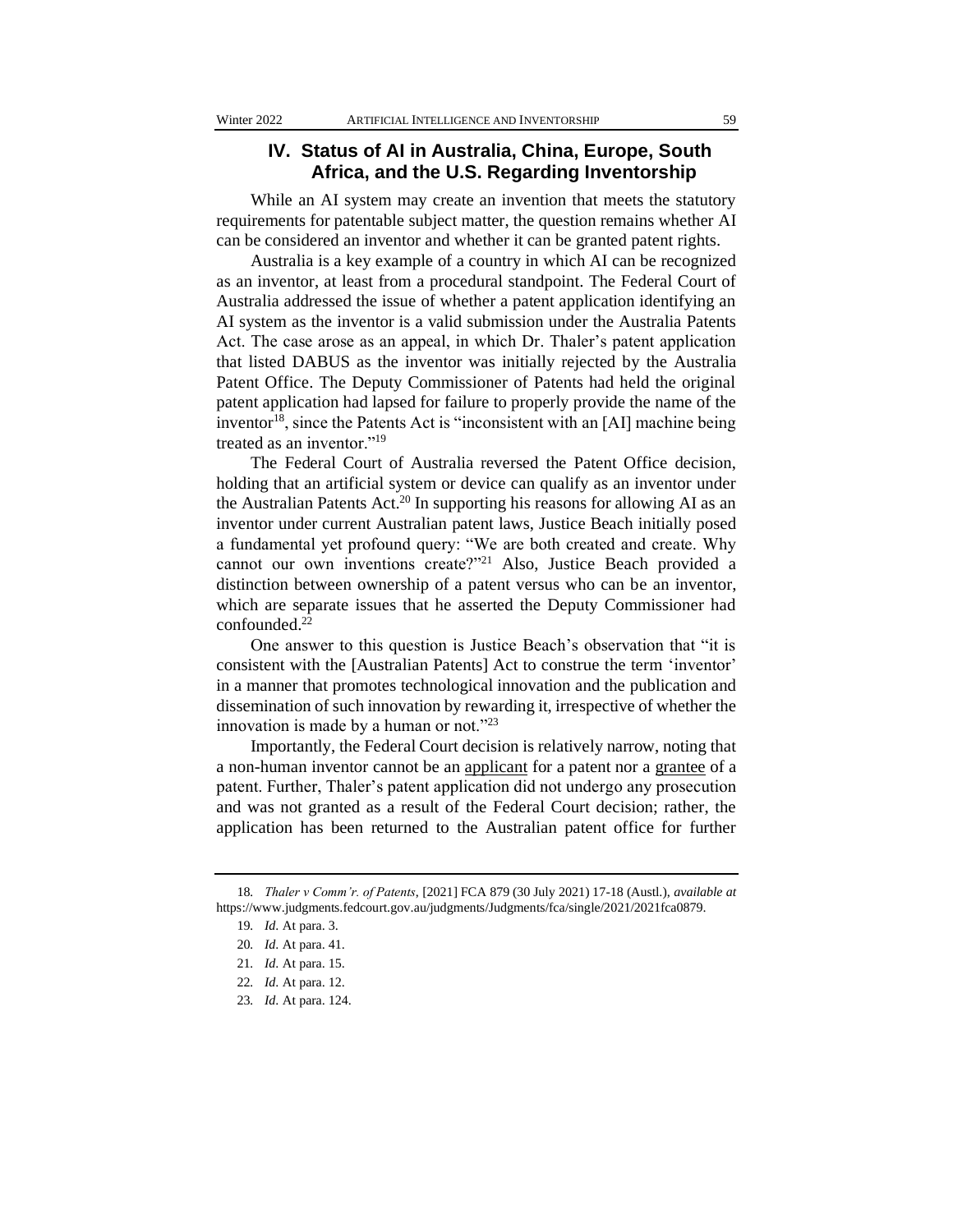processing in view of the decision. Accordingly, if the DABUS Application progresses to allowance in Australia, the issues of who is the proper applicant and/or who is the grantee will need to be resolved prior to issuance.

As another example, Rule 13 of Chinese Patent Law Implementing Regulations regards an "inventor" or "designer" as "any person who has made creative contributions to the substantive features of an inventioncreation."<sup>24</sup> Further, the Chinese Examination Guidelines explain that the "inventor" shall be an individual, and an organization or company is not qualified to be "inventor."<sup>25</sup>

In the United Kingdom (UK), a recent (Sep. 2020) High Court of Justice  $decision<sup>26</sup> concerning DABUS as an inventor is also instructive. In this case,$ Stephen Thaler filed two UK patent applications under his own name but listed DABUS as the inventor. Justice Smith provided that the definition of "inventor" is the "person who is the actual deviser of the invention,"<sup>27</sup> and "[b]ecause DABUS is a thing, it cannot even hold property, let alone transfer it."<sup>28</sup> Thus, "Dr. Thaler was a person but not the inventor; and DABUS was the inventor but not a person."<sup>29</sup>

However, Justice Smith also provided that "…nothing in this analysis should be taken to suggest that DABUS is not itself capable of an inventive concept. … DABUS is not, and cannot be, an inventor …, simply because DABUS is not a person."<sup>30</sup> Clearly, Justice Smith appears to at least superficially support AI as being an inventor (similar to Justice Beach's analysis under the Australia Patents Act), but the present UK statutes do not extend to recognizing AI as an inventor.

Overall, this decision highlights that, in the UK, the Patents Act of 1977 does not allow recognition of AI as an inventor, but the court recognized that the legislature is the more appropriate body to address the issue. $31$ 

As another comparative example, Rule 19(1) of the Implementing Regulations of the European Patent Convention (EPC) does not require that the inventor is a human and serves only as the purpose of properly

<sup>24.</sup> Chinese Patent Law Implementing Regulations, Ch. 1 – Rule 13, https://www.ccpitpatent.com.cn/node/1132/1131 (last visited July 6, 2021).

<sup>25.</sup> Chinese Examination Guidelines, part I, Chapter 1, Section 4.1.2: Formality Examination of Invention Patent Application (2010), *available at* http://www.cnipa.gov.cn/docs/20191018163512108738.pdf.

<sup>26</sup>*. Thaler v The Comptroller-Gen. Of Pat.'s, Designs and Trade Marks* (2020) EWHC 2412 (Pat.) (U.K.), *available at* https://www.bailii.org/ew/cases/EWHC/Patents/2020/2412.html.

<sup>27</sup>*. Id*. At para. 19.

<sup>28</sup>*. Id.* At para. 22.

<sup>29</sup>*. Id.* At para. 18.

<sup>30</sup>*. Id.* At para. 21.

<sup>31</sup>*. Id.* At para. 10.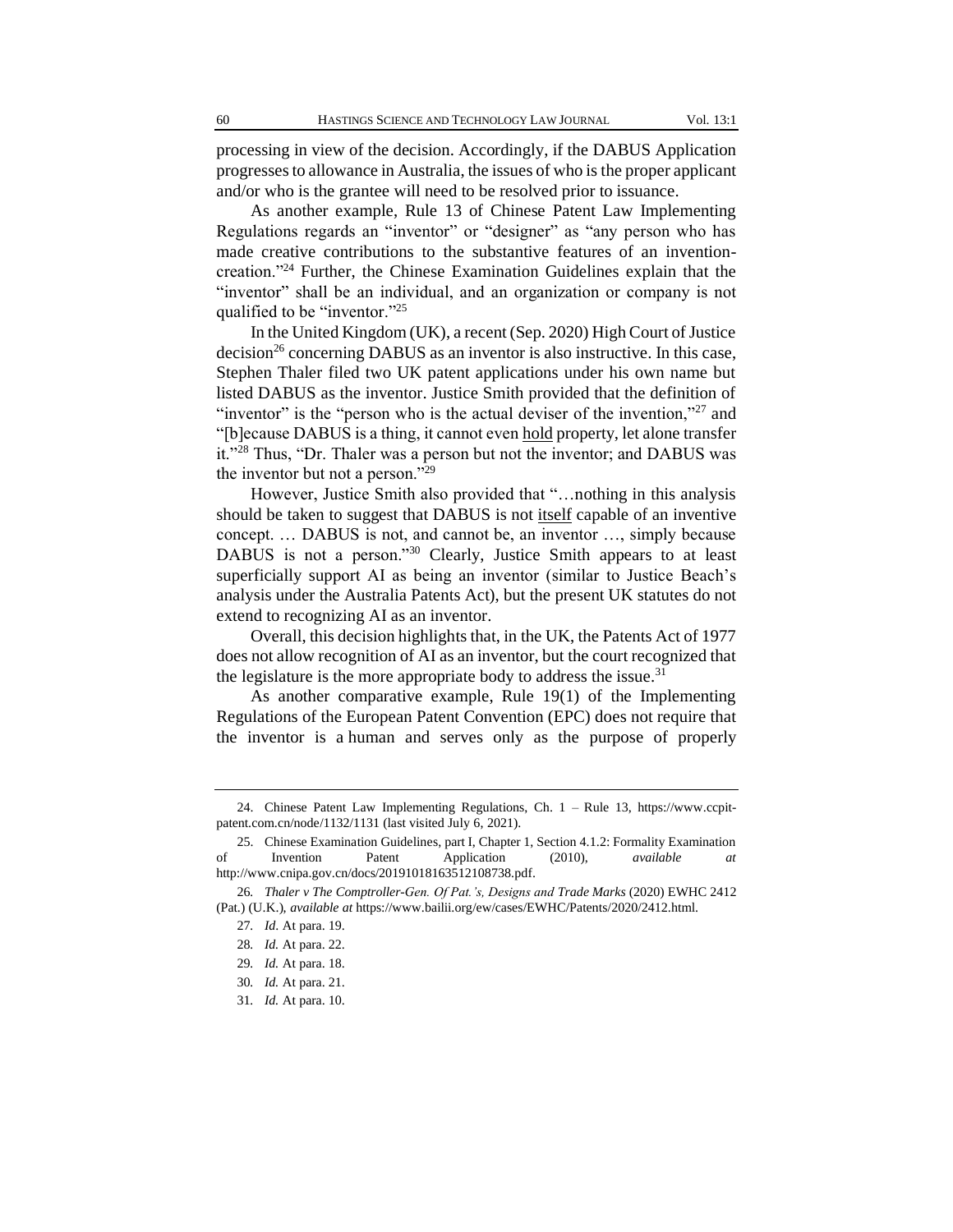identifying the inventor, including requiring a "family name."<sup>32</sup> An inventor named in a **European patent** presumably must **be a natural person.**<sup>33</sup> In late 2019, the European Patent Office (EPO) rejected AI 'DABUS' as the inventor of the two patent applications filed for the two inventions allegedly created by DABUS  $AI^{34}$ , paralleling the same rejections by the UK patent office.

Finally, in the US, Thaler had similarly filed a patent application listing DABUS as the inventor.<sup>35</sup> The USPTO issued a series of Notices "requiring the inventor to be identified by his or her legal name."<sup>36</sup> Thaler responded that "inventorship should not be limited to natural persons, and, therefore, the naming of DABUS as the inventor … is proper."<sup>37</sup>

The Decision held that the patent statutes preclude a broad interpretation of "inventor" to cover machines.<sup>38</sup> The USPTO cited the language of 35 U.S.C. § 101, noting the reference to "**Whoever** invents or discovers …" (with "whoever" meaning a natural person), along with 35 U.S.C. § 115(b) citing "himself" or "herself" as to the individual who is believed to be the original inventor, and 35 U.S.C. § 115(h) providing that "[a]ny **person** making a statement…"<sup>39</sup> Moreover, the USPTO cited the Federal Circuit's proclamation that "only natural persons can be 'inventors.",40

Accordingly, China, the EPO, and the UK all currently require a "person" as the inventor for any patent filings, which is similar to current U.S. requirements.

However, in stark contrast to countries which do not recognize any nonperson inventor, South Africa has recently granted a patent that recognizes

- 37*. Id.* at 4 (internal citations omitted).
- 38*. Id.*
- 39*. Id.* (emphasis added).
- 40*. Beech Aircraft Corp. v. EDO Corp.*, 990 F.2d 1237, 1248 (Fed. Cir. 1993).

<sup>32.</sup> Rule 19: Designation of the Inventor, European Patent Convention (2020), *available at* https://www.epo.org/law-practice/legal-texts/html/epc/2016/e/r19.html ("The request for grant of a European patent shall contain the designation of the inventor. However, if the applicant is not the inventor or is not the sole inventor, the designation shall be filed in a separate document. The designation shall state the family name, given names and full address of the inventor, contain the statement referred to in Article 81 and bear the signature of the applicant or his representative.").

<sup>33</sup>*. See* Rule 19: Designation of the Inventor, European Patent Convention (2020); Article 81: Designation of the Inventor, European Patent Convention (2020).

<sup>34.</sup> *See* EP Application No. 18,275,163 (filed Oct. 17, 2018); EP Application No. 18,275,174 (filed Oct. 17, 2018).

<sup>35.</sup> U.S. Patent Application No. 16/524,350 (filed July 29, 2019), *available at* https://www.uspto.gov/sites/default/files/documents/16524350\_22apr2020.pdf.

<sup>36</sup>*. Id.* at 6.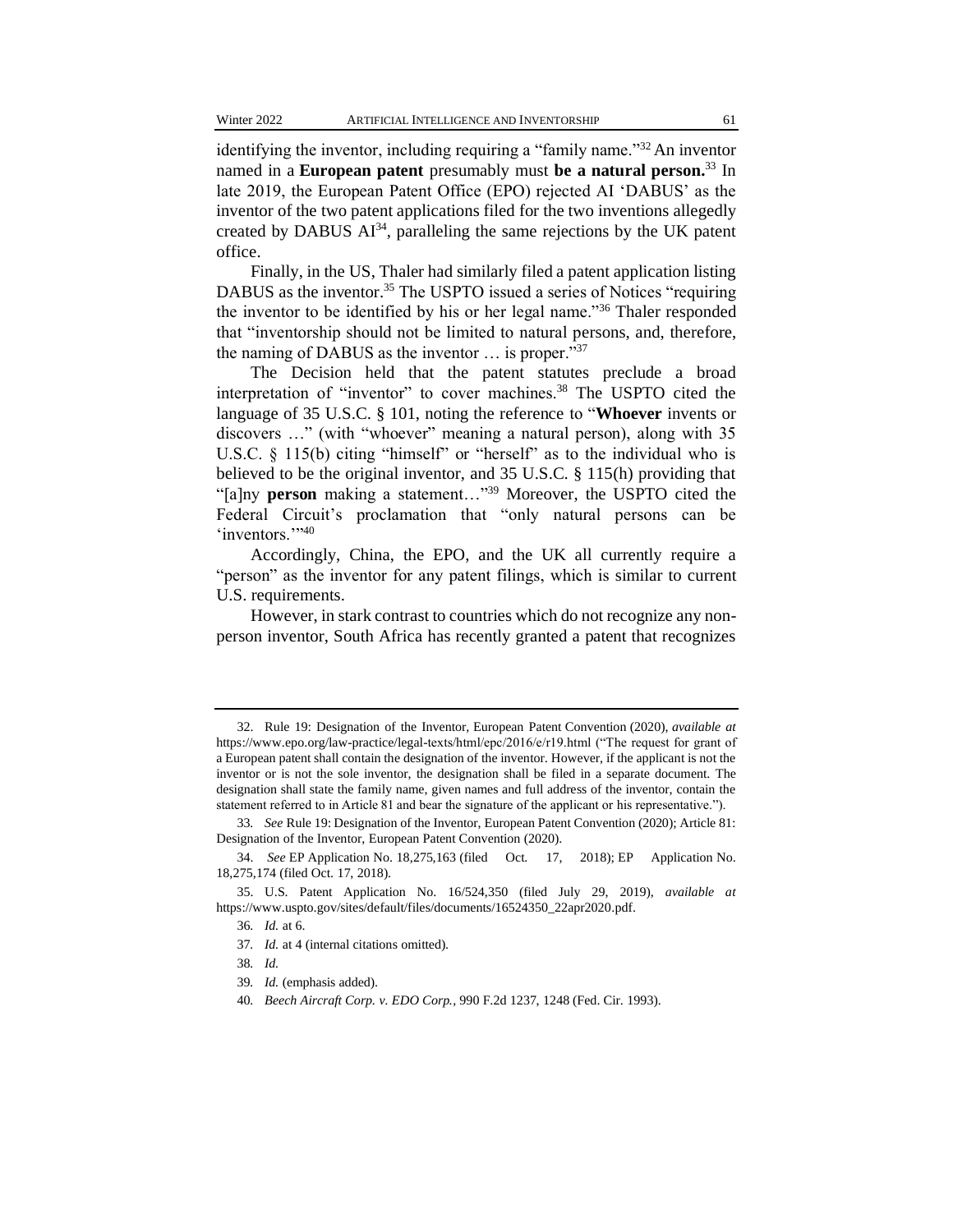an AI entity (i.e., DABUS) as the inventor.<sup>41</sup> While this granted patent ostensibly acknowledges the inventive contributions of AI, the South African Patent Office  $(CIPC^{42})$  does not conduct any formal patent examination.<sup>43</sup> Accordingly, the now-published patent may be subject to any challenge based on lack of novelty or inventive step $^{44}$ , and whether there is any challenge to inventorship remains to be seen.

Thus, Australia presents a more compelling case supporting recognition of AI as an inventor, since it has been ruled upon by an Appellate court, whereas the South Africa patent has yet to be challenged or litigated.

## **V. Criteria for Inventorship in the U.S.**

Inventorship in the U.S. is governed by 35 U.S.C. § 101, which provides: "[w]hoever invents or discovers any new and useful process, machine, manufacture or composition of matters, or any new and useful improvement thereof, may obtain a patent therefor, subject to the conditions and requirements of this title."<sup>45</sup> Thus, an inventor is a referred to as someone "who" invents, and "who" is typically understood as referring to a person and not a thing.

The statute also describes joint inventors as the "two or more *persons*" who conceived of the invention.<sup>46</sup> According to the U.S Supreme Court's *Chakrabarty* decision, "anything under the sun which is made *by man* is patentable subject matter."<sup>47</sup> An inventor is one who "conceives" of an invention, and conception requires a "definite and permanent idea of the complete and operative invention."<sup>48</sup>

Further, under U.S. Patent Law, the term "inventor" is defined as an "individual" or "individuals" who invented or discovered the subject matter of the invention.<sup>49</sup> This language has existed since the 1952 legislation that established the basic structure of modern patent law.<sup>50</sup> The "individual"

48*. Hybritech Inc. v. Monoclonal Antibodies, Inc.*, 802 F.2d 1367, 1376 (Fed. Cir. 1986).

<sup>41</sup>*. See* CIPC Intell. Prop. Online, *Sulfide Ore Flotation Collector, Application Thereof and Sulfide Ore Flotation Method*, 54 PAT. J. 255, 255 (2021).

<sup>42.</sup> Companies and Intellectual Property Commission, *What is a Patent*, http://www.cipc.co.za/index.php/trade-marks-patents-designs-copyright/patents/.

<sup>43</sup>*.  See* Ed Conlon, *DABUS: South Africa issues first-ever patent with AI inventor*, MANAGING IP (July 29, 2021), https://www.managingip.com/article/b1sx9mh1m35rd9/dabussouth-africa-issues-first-ever-patent-with-ai-inventor.

<sup>44</sup>*. Id*.

<sup>45.</sup> 35 U.S.C. § 101.

<sup>46.</sup> 35 U.S.C. § 116(a).

<sup>47</sup>*. Diamond v.Chakrabarty*, 447 U.S. 303, 309 (1980).

<sup>49.</sup> 35 U.S.C. 100(f).

<sup>50.</sup> Pub. L. No. 82-593, 66 Stat. 792 (1952); *see also* Gregory Dolin, *Dubious Patent Reform*, 56 B.C. L. REV. 881, 889 (2015) (discussing aims of 1952 Patent Act).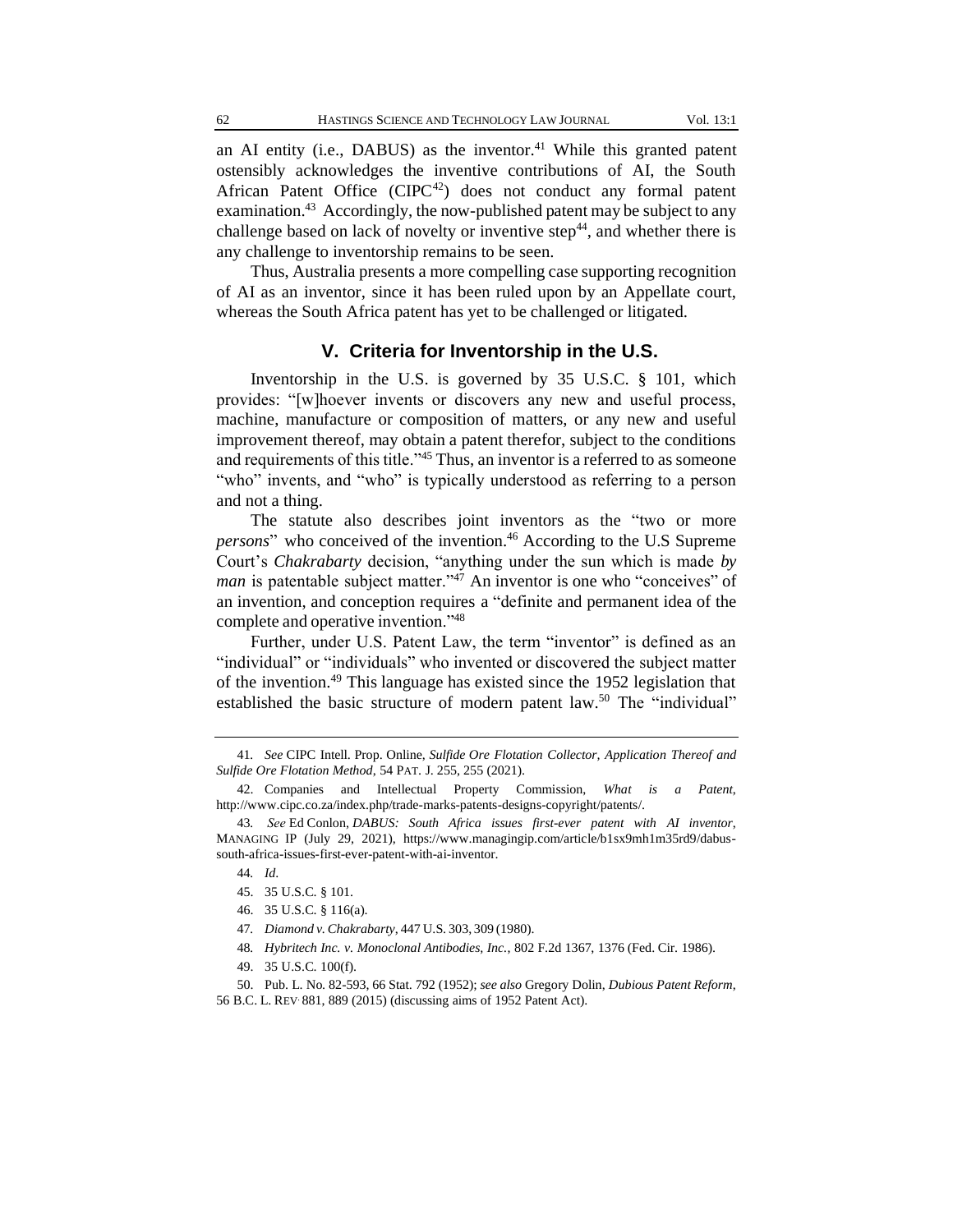requirement likely was included to reflect the constitutional language that specifically gives "inventors" the right to their discoveries as opposed to other legal entities that might assert ownership rights.<sup>51</sup> Such language may have been included to ensure patent rights were vested in individual inventors than to corporate entities where ownership was in dispute. Thus, AI may not have been in the legislators' collective minds in 1952.

#### **VI. The Case for AI Inventorship**

#### **A. U.S. Requires Identifying the Inventor(s)**

So why should one be concerned about AI and inventorship? The answer is driven by patent laws. A patent applicant is required to identify and provide an oath and declaration from the inventor(s) showing that he/she is the true inventor.<sup>52</sup> The USPTO will issue a "Notice to File Missing Parts" if the application does not identify each inventor by his or her legal name (as noted above for the Thaler U.S. application). Furthermore, failure to include an inventor can result in a patent being invalid or unenforceable.<sup>53</sup> But what happens when the inventor is not a "natural" person (i.e*.*, AI, so it cannot be listed as an inventor), or the person submitting the patent application (i.e., the creator of AI) does not satisfy the inventorship requirement as discussed above? A simple answer is that no patent application can be filed.

#### **B. Denying AI Inventorship Rights Will Hinder Innovation and Defeat the Patent Clause**

Intellectual property rights find their roots in the Patent Clause of the U.S. Constitution, which grants Congress the power "[t]o promote the progress of science and useful arts, by securing for limited times to *authors and inventors* the exclusive right to their respective writings and discoveries."<sup>54</sup> Patent rights foster economic incentives and promote innovation. From an economic perspective, patents deal with new knowledge, as embodied in an innovative product/process, and they also

<sup>51.</sup> In the words of the United States Court of Appeals for the Federal Circuit: "people conceive, not companies." *New Idea Farm Equip. Corp. v. Sperry Corp.*, 916 F.2d 1561, 1566 (Fed. Cir. 1990).

<sup>52.</sup> 37 C.F.R. § 1.63 (2021).

<sup>53</sup>*. See, e.g.*, *Advanced Magnetic Closures, Inc. v. Rome Fastener Corp.*, 607 F.3d 817, 829 (Fed. Cir. 2010).

<sup>54.</sup> US Const. [art. I, § 8, cl. 8](https://www.law.cornell.edu/constitution/constitution.articlei.html#section8) grants Congress the [enumerated power](https://legaldictionary.net/enumerated-powers/) "[t]o promote the progress of science and useful arts, by securing for limited times to authors and inventors the exclusive right to their respective writings and discoveries."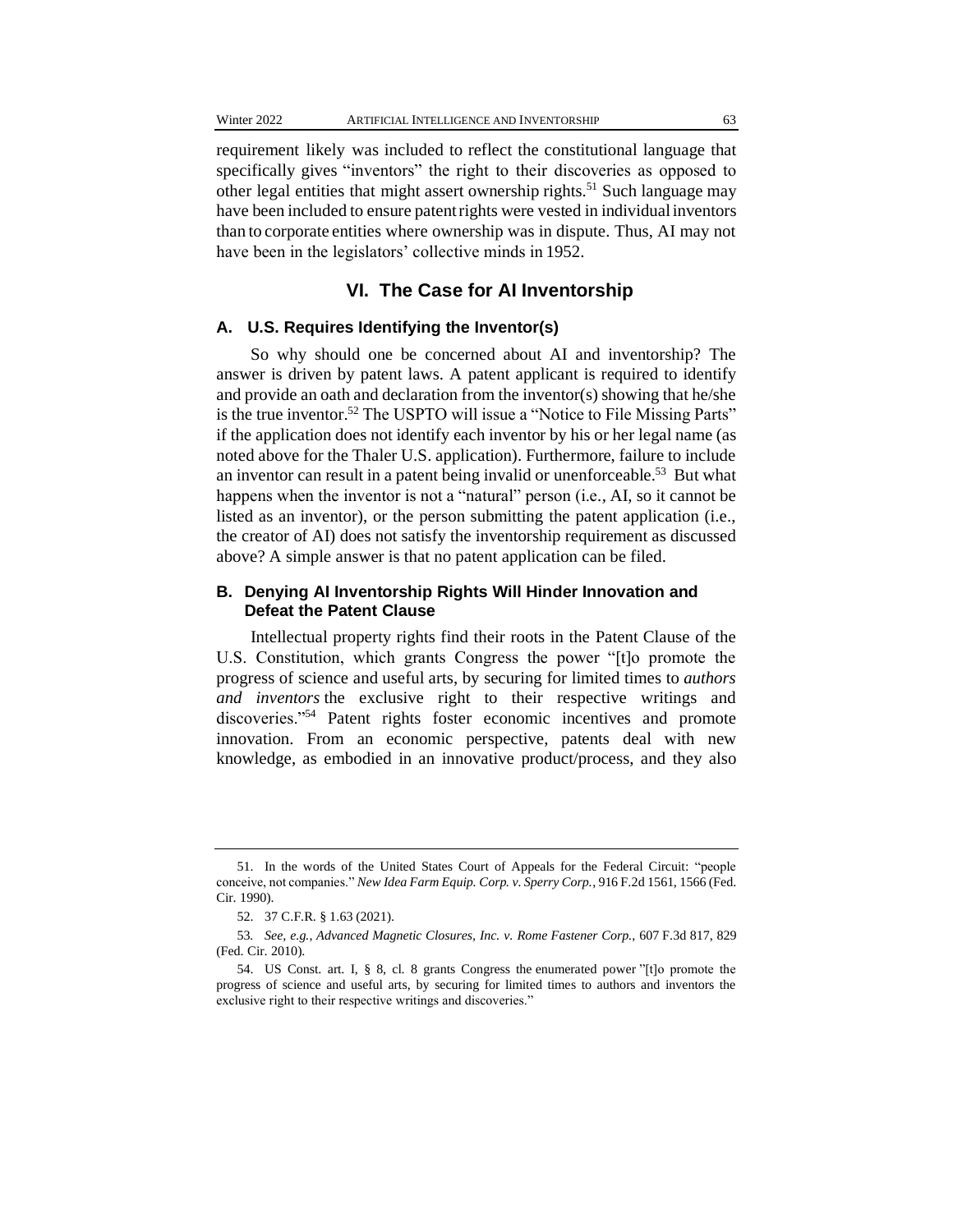confer limited exclusivity (monopoly) rights to the inventor.<sup>55</sup> Furthermore, patents can serve to promote new discoveries, thereby working toward "promotion of science and useful arts."<sup>56</sup> "By endowing discoverers with property rights over the fruits of their efforts, patents affect the incentive to innovate and are likely to increase the flow of innovations."<sup>57</sup>

A fundamental goal of the patent system is to encourage the dissemination of technical knowledge through the patent disclosure requirement.<sup>58</sup> The patent system achieves this goal through a quid pro quo: in exchange for the right to exclude, the inventor must fully disclose the technical details of the invention to make and use the invention without undue experimentation.<sup>59</sup> By providing an incentive for disclosure (quid pro quo), patents help disseminate scientific and technical information, allowing other inventors to avoid duplicating existing inventions (potentially avoiding wasteful innovation efforts), thus facilitating development of further inventions that build on existing patents by "improving" or possibly designing around a patent. $60$ 

This reasoning is not limited to a U.S. centric view of patents. Importantly, Justice Beach (of the Australia Federal Court, noted previously) cautions that taking a narrow view of the "inventor" concept "would inhibit innovation not just in the field of computer science, but in all other scientific fields that may benefit from the output of an artificial intelligence system."<sup>61</sup>

Obviously, denying AI inventorship rights will hinder innovation and defeat the Patent Clause because the creator of the AI would not be able to file a patent application, even though the subject invention may satisfy other requirements of patentability (i.e., novelty and nonobviousness). The ripple

<sup>55.</sup> Corrine Langinier & GianCarlo Moschini, *The Economics of Patents: An Overview,*  at 2 (Iowa State Univ., CARD Working Paper, No. 02-WP 293, 2002), https://www.card.iastate.edu/products/publications/pdf/02wp293.pdf.

<sup>56.</sup> Federal Trade Commission, *To Promote Innovation: The Proper Balance of Competition and Patent Law and Policy* (2003), https://www.ftc.gov/sites/default/files/documents/reports/promote-innovation-proper-balancecompetition-and-patent-law-and-policy/innovationrpt.pdf.

<sup>57</sup>*.* LANGINIER & MOSCHINI, *supra* note 55, at 3.

<sup>58.</sup> Sean B. Seymore, *Symposium*: *The Disclosure Function of the Patent System*, 69 VANDERBILT L. REV. 1455 (2016) (quoting *Brenner v. Manson*, 383 U.S. 519, 533 (1966)).

<sup>59</sup>*. Id*.

<sup>60.</sup> In exchange for providing their technical knowhow and knowledge, a patentee is granted a twenty-year period of protection in which they have exclusive rights to make, use, and/or sell their invention. Patents issued by the U.S. Patent and Trademark Office confer upon the patent holder the right to exclude others from making, using or selling the invention throughout the United States, as well as the right to prevent others from importing the invention into the United States; *see* [35 U.S.C. § 271.](https://www.bitlaw.com/source/35usc/271.html)

<sup>61</sup>*. Thaler v. Comm'r of Patents*, para. 56, p. 12 [2021] FCA 879 (July 30, 2021), *available at* https://www.judgments.fedcourt.gov.au/judgments/Judgments/fca/single/2021/2021fca0879.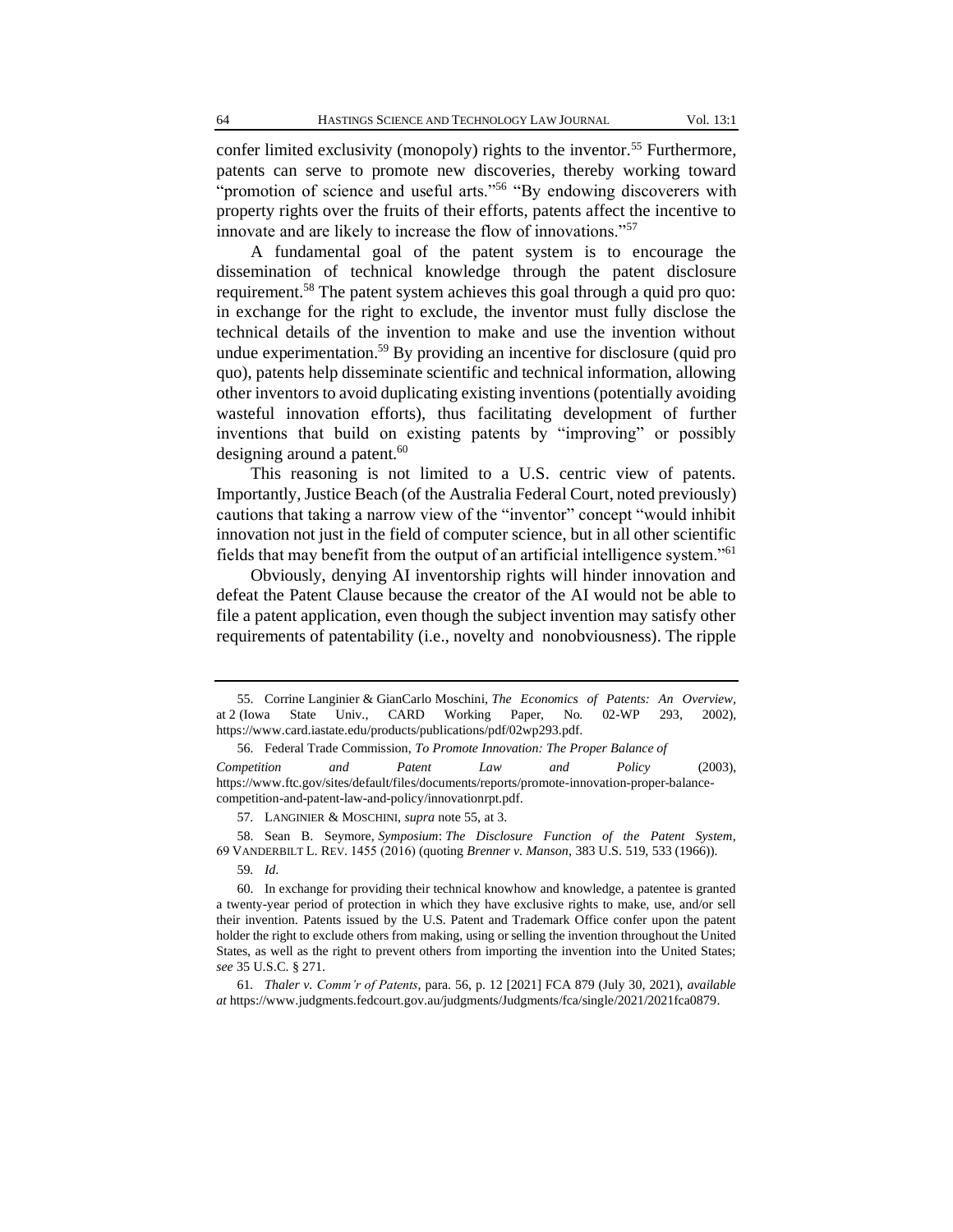effect of not acknowledging inventorship to AI could prevent companies from investing in AI technologies and prevent breakthroughs in important areas such as drug discovery. Therefore, although AI (as an "artificial" entity) would not be motivated to invent by the prospect of being acknowledged as the inventor, the person who creates the AI would be motivated via such AI inventorship to develop creative machines.

#### **C. PHOSITA and AI Are Simply Two Sides of the Same Coin**

"Whenever there is a failure to find some person in real life who can objectively assess the facts of a given situation, law does not hesitate to create and define fictitious persons."<sup>62</sup> One such fictitious person is a "person having ordinary skill in the art" (also known as PHOSITA).<sup>63</sup> The PHOSITA standard is applied by a patent examiner in analyzing the novelty and nonobviousness of the subject patent application, or applied by a judge or jury in reviewing the claims of an issued patent that is the subject of litigation. Importantly, PHOSITA is a "hypothetical person who is presumed to be aware of all the pertinent prior art,"<sup>64</sup> and applies that awareness in scrutinizing patentability of the patent claims in view of the prior art.

Accordingly, various patent validity and infringement questions are decided in accordance with the PHOSITA standard.<sup>65</sup> For example, under 35 U.S.C. § 103(a), an invention must be nonobvious to one of ordinary skill in the art to be granted a patent. So, the question is: if the law accepts a hypothetical person to assess and ultimately render such important decisions on patentability as nonobviousness, why should AI not be considered an inventor?

Justice Beach raised a similar issue in his Federal Court of Australia opinion discussed above, in which he described the Australian Patents Act as referring to a "hypothetical construct of 'a person skilled in the relevant art in the light of the common general knowledge' at the relevant date."<sup>66</sup> He astutely noted that the relevant section of the Act does not "focus[] on the thought processes of an actual human, let alone the subjective thought processes of a human inventor."<sup>67</sup> Further, Justice Beach notes that the concept of evaluating "inventive step" in the patent context does not concern

<sup>62.</sup> Naina & Jasmeet Gulati, *Knowledge/Skill Standards of a "Person Skilled in Art": A Concern Less Visited*, 17 J. MARSHALL REV. INTELL. PROP. L. REV. 588, 589 (2018).

<sup>63</sup>*. See* Jonathan J. Darrow, *The Neglected Dimension of Patent Law's PHOSITA Standard*, 23 HARV. J. L. & TECH. 227, 233 (2009).

<sup>64</sup>*. Standard Oil Co. v. American Cyanamid Co.*, 774 F.2d 448, 454 (Fed. Cir. 1985).

<sup>65</sup>*. See* Joseph P. Meara, Notes and Comments, *Just Who Is the Person Having Ordinary Skill in the Art? Patent Law's Mysterious Personage*, 77 WASH. L. REV. 267 (2002).

<sup>66</sup>*. Thaler v Commissioner of Patents*, para. 140, p. 28 [2021] FCA 879 (July 30, 2021). 67*. Id*.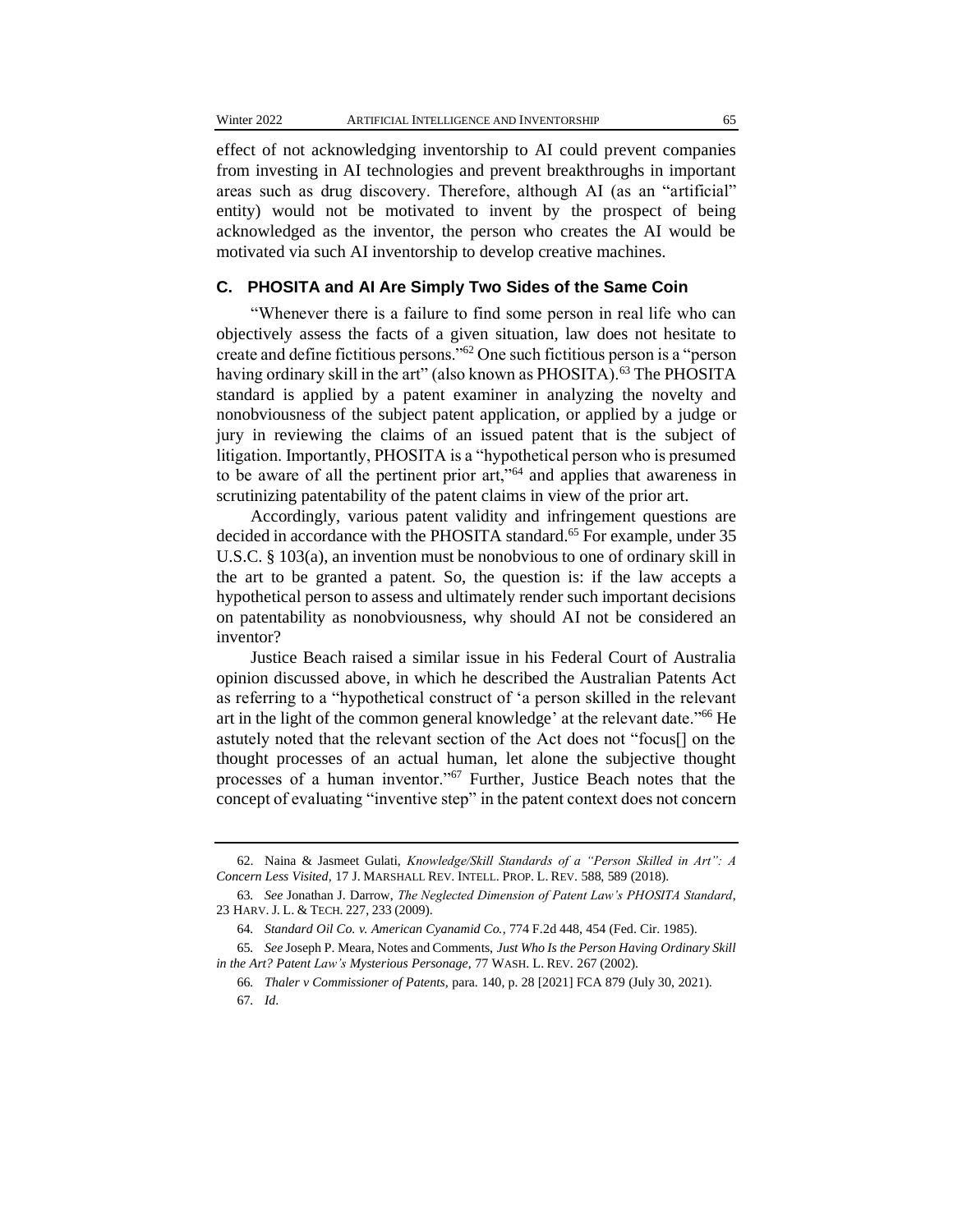the inventor's mental processes, and whether a human or machine produces an inventive step is irrelevant to the statutory inquiry (at least in Australia).<sup>68</sup>

Clearly, PHOSITA and AI are both not "persons," and are arguably two sides of the same coin. Also, various patent offices outside the US apply a similar theoretical person standard for evaluating inventive steps (which is akin to a nonobviousness assessment). Thus, a critical question arises: why does the USPTO (and ex-U.S. patent offices) implement a fictitious person standard to determine whether an invention is nonobvious, and/or whether the claims of an invention are definite, but it does not allow AI that has autonomously created an invention to be considered the inventor?

### **D. AI Solves the "Inventorship" Headache During Prosecution**

As mentioned above, an applicant who applies for a patent in the U.S. must list each and every inventor in his or her patent application.<sup>69</sup> Sometimes, the inventor information needs to be updated. For example, during prosecution of the subject application, one or more claims could be cancelled and, if a joint inventor only contributed to those cancelled claims, that inventor's name would need to be removed from the application.<sup>70</sup>

However, if AI is the only inventor in a patent application, no cause would exist to update inventorship during prosecution of the application. In case of an error or any change in the scope of claims during such prosecution, the AI would still be appropriately listed as the inventor.

#### **VII. Ramifications of AI Inventorship**

The prospect of AI as the inventor also raises interesting questions about the concept of PHOSITA. As mentioned above, PHOSITA is a legal fiction and is important in determining whether a patent is obvious and thus invalid.<sup>71</sup> Because the level of skill of a PHOSITA depends on the technology at issue, resolving the level of ordinary skill in the pertinent art is a key step in the obviousness inquiry.<sup>72</sup> Accordingly, how can one define a person as having ordinary skill in the art in order to evaluate the patentability of an invention? Is PHOSITA a "person of ordinary creativity" or an "automaton"?<sup>73</sup> If AI is PHOSITA, does that render all inventions obvious?

<sup>68</sup>*. Id*. at para. 142 and 144.

<sup>69.</sup> 37 C.F.R. § 1.41(a) (2021) ("An application must include, or be amended to include, the name of the inventor for any invention claimed in the application.").

<sup>70.</sup> 37 C.F.R. § 1.45(c) (2021).

<sup>71</sup>*. See* 35 U.S.C. § 103.

<sup>72</sup>*. Graham v. John Deere Co.*, 383 U.S. 1, 17 (1966).

<sup>73</sup>*. KSR Int'l Co. v. Teleflex Inc.*, 550 U.S. 398, 421 (2007).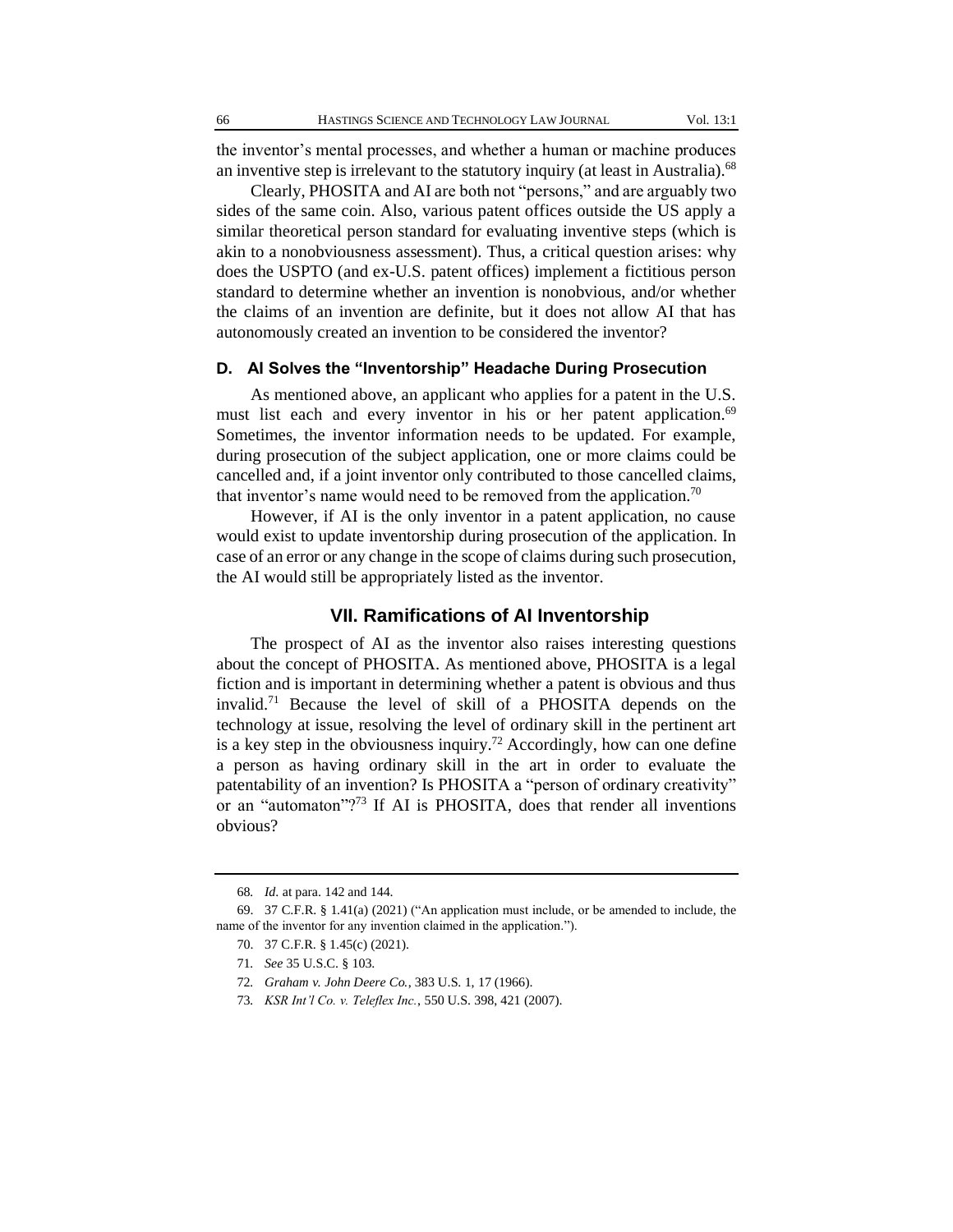Any potential infringement by AI must also be considered. However, existing laws and precedent appear to rule out AI as an infringer.<sup>74</sup> If a real person becomes the owner of an AI invention, however, that person should bear responsibility for infringement. "Whoever without authority makes, offers to sell, or sells any patented invention" commits infringement.<sup>75</sup> Under current patent laws, an infringer may be one who actively induces the direct infringement of a patent.<sup>76</sup> Based on the Federal Circuit's interpretation, this definition means the alleged inducer must have knowingly aided another's direct infringement of a patent.<sup>77</sup> The unanswered question, then, is when AI operates autonomously, does the AI owner become the direct infringer? This question is difficult, for example, when AI learns from data within the public domain or from a variety of publicly accessible sources. How does a company developing an autonomous vehicle or robot, or even software that can run anywhere across a network, safeguard againstinfringement?<sup>78</sup>

Scholars suggest measures that might be implemented to reduce uncertainty, such as forbidding certain kinds of AI systems, requiring chips to identify the source of the owner, or even self-defense technology solutions against counterfeiting and copying.<sup>79</sup> While reinventing alternative tools to prevent AI systems from copying other works or using protective data, one might consider solutions outside of the legal realm, such as "technology traffic lights" indicating sites that forbid intellectual property protected materials or "stop signs" for forbidden zones.<sup>80</sup> Thus, AI creators have obviously advanced technology to prevent AI from potential infringement.

In any case, current intellectual property laws are ill-equipped for such new and challenging issues. Some academics argue that patents result in

<sup>74.</sup> Christopher Batiste-Boykin, *In re Google Inc.: ECPA, Consent, and the Ordinary Course of Business in an Automated World*, 20 INTELL. PROP. L. BULL. 21, 22–26 (2015).

<sup>75.</sup> 35 U.S.C. § 271(a) (2012).

<sup>76.</sup> 35 U.S.C. § 271(b) (2012).

<sup>77</sup>*. Akamai Technologies, Inc. v. Limelight Networks, Inc.*, 797 F.3d 1020, 1023 (Fed. Cir. 2015).

<sup>78</sup>*. See* Jason D. Lohr, *Managing Patent Rights in the Age of Artificial Intelligence*, LEGALTECH NEWS (Aug. 18, 2016), https://www.law.com/legaltechnews/almID/1202765385194/Managing-Patent-Rights-In-The-

Age-Of-Artificial-Intelligence/ ("Much of the AI in use today is referred to as 'soft' AI, where the AI uses computational intelligence to analyze relevant data and attempt to solve a specific problem.").

<sup>79</sup>*. See* Zoe Carpou, *Robots, Pirates, and the Rise of the Automated Takedown Regime: Using the DMCA to Fight Piracy and Protect End-Users*, 39 COLUM. J.L. & ARTS 551, 556 (2016) (using ISPs to fight the phenomena).

<sup>80.</sup> Danielle Keats Citron & Frank Pasquale, *The Scored Society: Due Process for Automated Predictions*, 89 WASH. L. REV. 1, 18–25 (2014) (regulation should create safeguards to restrain the activity of automated artificial intelligent scoring systems to avoid biased scoring).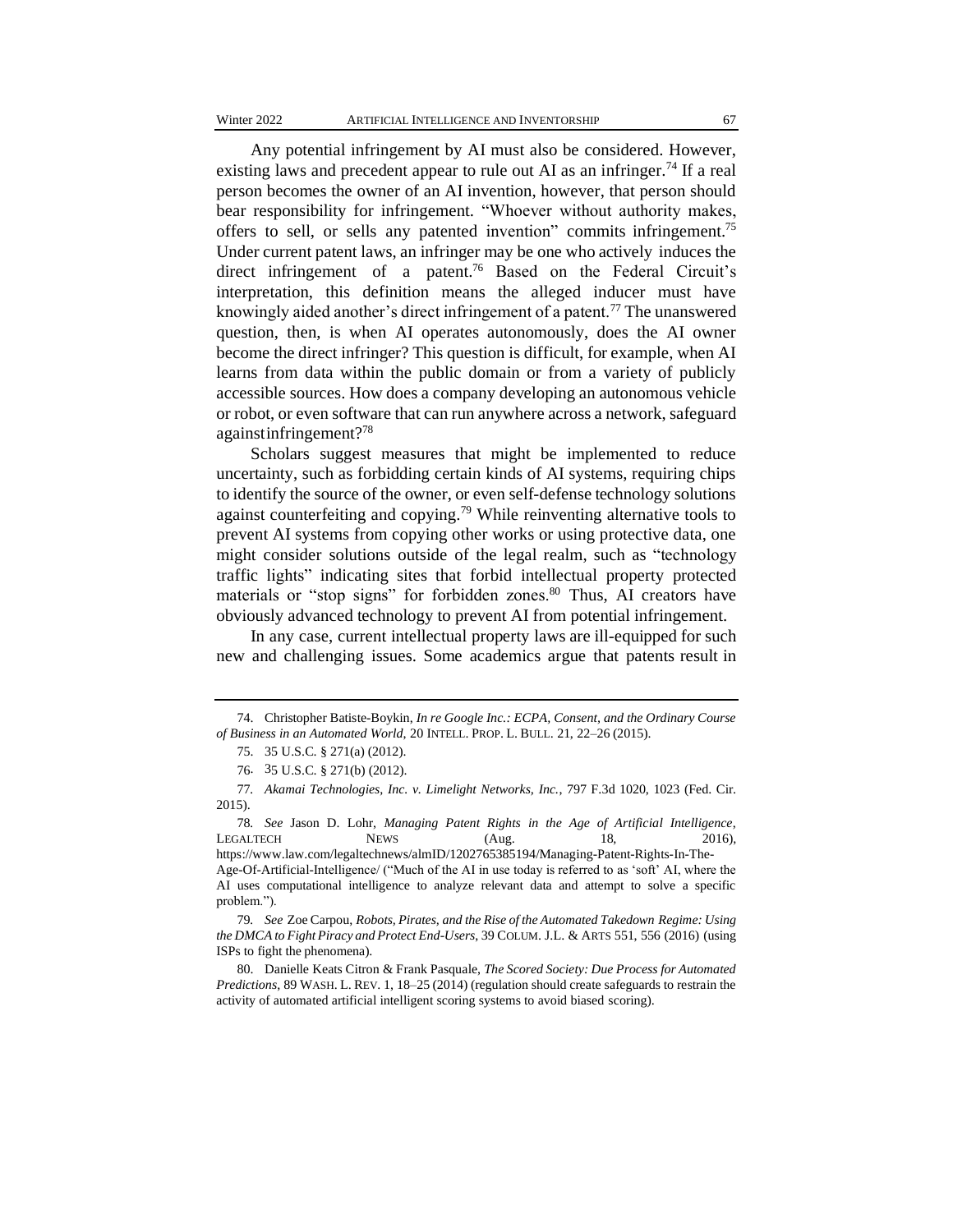significant social costs by establishing monopolies.<sup>81</sup> Some state patents also can stifle entry with new ventures by creating barriers to subsequent research.<sup>82</sup> Judge Posner has even argued that patents may not be needed to incentivize research and development in the software industry.<sup>83</sup> In terms of AI software systems, the innovation is often relatively inexpensive, incremental, produced without patent incentives, protected by other forms of intellectual property, and associated with a significant first mover advantage.<sup>84</sup> Likewise, patents may not incentivize inventors in a university setting because such inventors' motivation to innovate may simply be a desire to publish for academic advancement only.

Regardless of these concerns, granting AI inventorship is a desirable outcome. As previously discussed, the incentive and motivation associated with ownership of AI that "invents" will provide for individuals and entities to build creative inventions, and it is likely to result in a net increase in the number of patentable inventions produced.

## **VIII. Time to Amend Patent Laws to Accommodate AI as the Inventor**

One reason laws change is due to the progressive nature of technology. As technology is constantly developing, laws should change and adapt to remain relevant and purposeful. Patent laws continue to change, and inevitably, patent laws must be amended to accommodate AI.

The Patent Act of 1952 strengthened the US patent system. The drafters broadened Section 101 by adding "process" as a subject matter eligibility requirement.<sup>85</sup> The drafters also included Section 103, which replaced the subjective and heightened "flash of creative genius" patentability standard with a more objective standard, which is based on how a person of ordinary

<sup>81</sup>*. See* Daniel J. Hemel & Lisa Larrimore Ouellette, *Beyond the Patents–Prizes Debate*, 92 TEX. L. REV. 303, 314–15 (2013) (discussing the deadweight loss of monopoly).

<sup>82</sup>*. See* Lisa Larrimore Ouellette, *Access to Bio-Knowledge: From Gene Patents to Biomedical Materials*, 2010 STAN. TECH. L.REV. 48, 3 at n.1 (considering effects of patents on entry to the bio-medical productsmarket).

<sup>83</sup>*. See* Wlliam M. Landes & Richard A. Posner, *The Economic Structure of Intellectual Property Law*, HARV. UNIV. PRESS, 312–13 (2003).

<sup>84</sup>*. Id*.; *see also* Eric Goldman, *The Problems with Software Patents*, FORBES (Nov. 28, 2012), http://www.forbes.com/sites/ericgoldman/2012/11/28/the-problems-with-softwarepatents/#234ba3d66545 (discussing in a three-part series why patents may be unnecessary for

software, challenges to fixing the problems, and exploring possible fixes).

<sup>85.</sup> 5 U.S.C. § 101 (Revision Notes and Legislative Notes).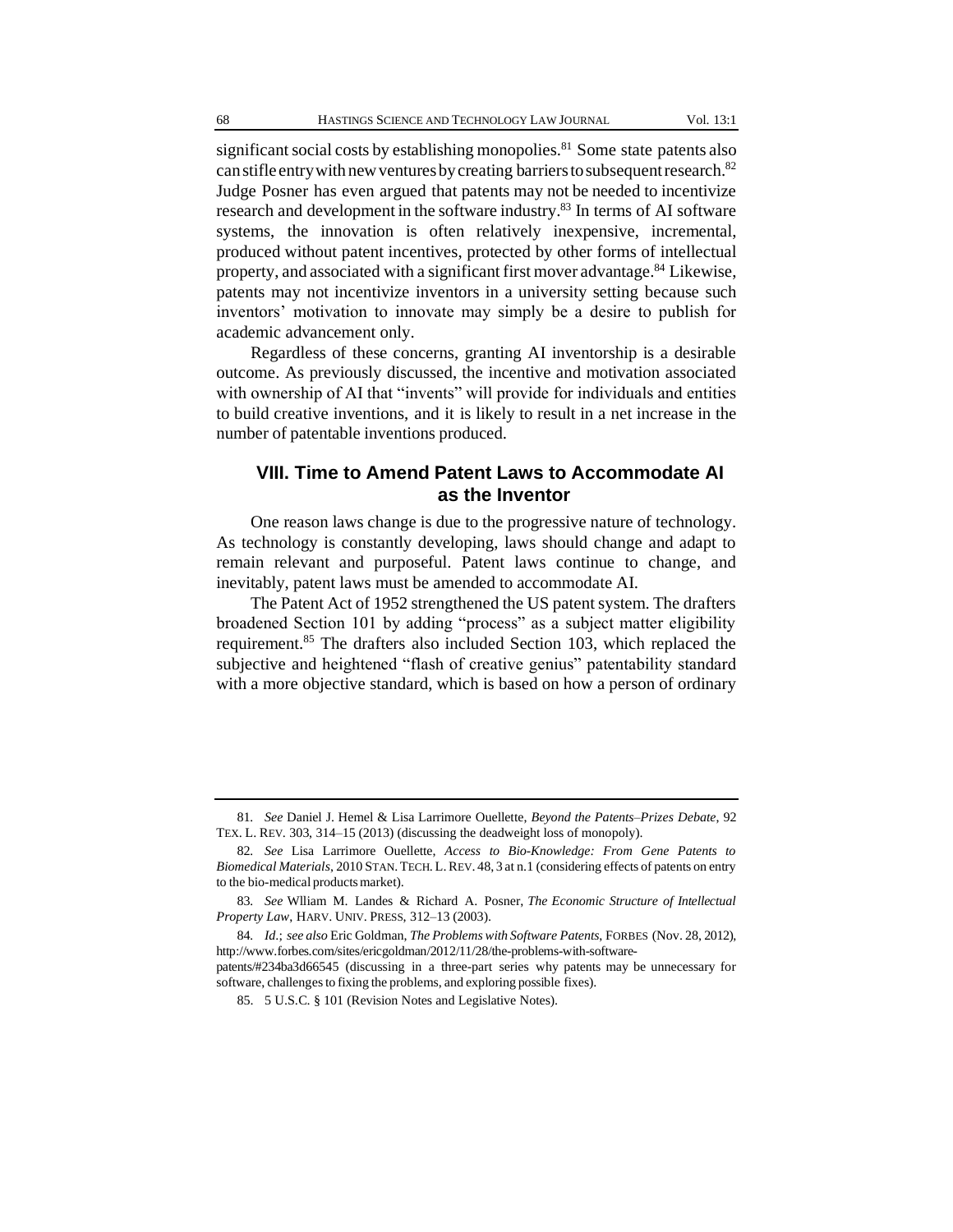skill in the art would analyze the claimed subject matter in view of the prior art.<sup>86</sup>

Historically, the scope of patentable subject matter under 35 U.S.C. Section 101 has been significantly modified. Prior to 1980, living things were generally not considered as patentable subject matter. However, the U.S. Supreme Court ruling in *Chakrabarty*<sup>87</sup> changed this concept: "a live, human-made organism was patentable subject matter under §101."88 Accordingly, the Supreme Court had no difficulty in allowing such revolutionary inventions to be patentable. It would be particularly unwise to prohibit AI inventors on the basis of literal interpretation of texts drafted when such inventions were unforeseeable. If AI inventorship is to be prohibited, it should only be on the basis of sound public policy. Clearly, the drafters of the Constitution may not have envisioned that patents could protect subject matter that did not exist at that time patent laws were enacted.

#### **A. Proposal to Amend Patent Laws to Recognize AI as the Inventor**

Some inventions do not involve an active conception step but instead arise through accident. For example, patents granted for [Teflon](https://www.suiter.com/wp-content/uploads/2018/02/Teflon-Trademark.pdf)®,<sup>89</sup> Post-It sticky notes,<sup>90</sup> the Slinky toy,<sup>91</sup> Silly Putty,<sup>92</sup> Play-Dough clay,<sup>93</sup> and Saccharin<sup>94</sup> were all created by accident. Because patentability "shall not be negated by the manner in which the invention was made," <sup>95</sup> a deliberate conception step (as opposed to recognition) should not be a prerequisite for patent protection. Accordingly, if no mental step of conception is required, the element of "a natural person" is not strictly necessary for a patentable invention. Therefore, precluding the human conception step requirement results in AI satisfying the inventorship requirement.

<sup>86.</sup> James F. Davis, *Judge Giles S. Rich, His Life and Legacy Revisited*, FINNEGAN, https://www.finnegan.com/en/insights/articles/patent-law-could-use-another-judge-rich-rightnow.html (last visited July 8, 2021).

<sup>87</sup>*. Diamond v. Chakrabarty*, 447 U.S. 303 (1980).

<sup>88.</sup> 35 U.S.C. § 101 ("Inventions Patentable: Whoever invents or discovers any new and useful process, machine, manufacture, or composition of matter, or any new and useful improvement thereof, may obtain a patent therefor, subject to the conditions and requirements of this title.").

<sup>89.</sup> U.S. Patent No. 2,230,654 (issued Feb. 4, 1941).

<sup>90.</sup> U.S. Patent No. 5,194,299 (issued Mar. 16, 1993).

<sup>91.</sup> U.S. Patent No. 2,415,012 (issued Jan. 28, 1947).

<sup>92.</sup> U.S. Patent No. 4,371,493 (issued Feb. 1, 1983).

<sup>93.</sup> U.S. Patent No. 3,167,440 (issued Jan. 26, 1965).

<sup>94.</sup> U.S. Patent No. 3,773,526 (issued Nov. 20, 1973).

<sup>95</sup>*. See* 35 U.S.C. § 103.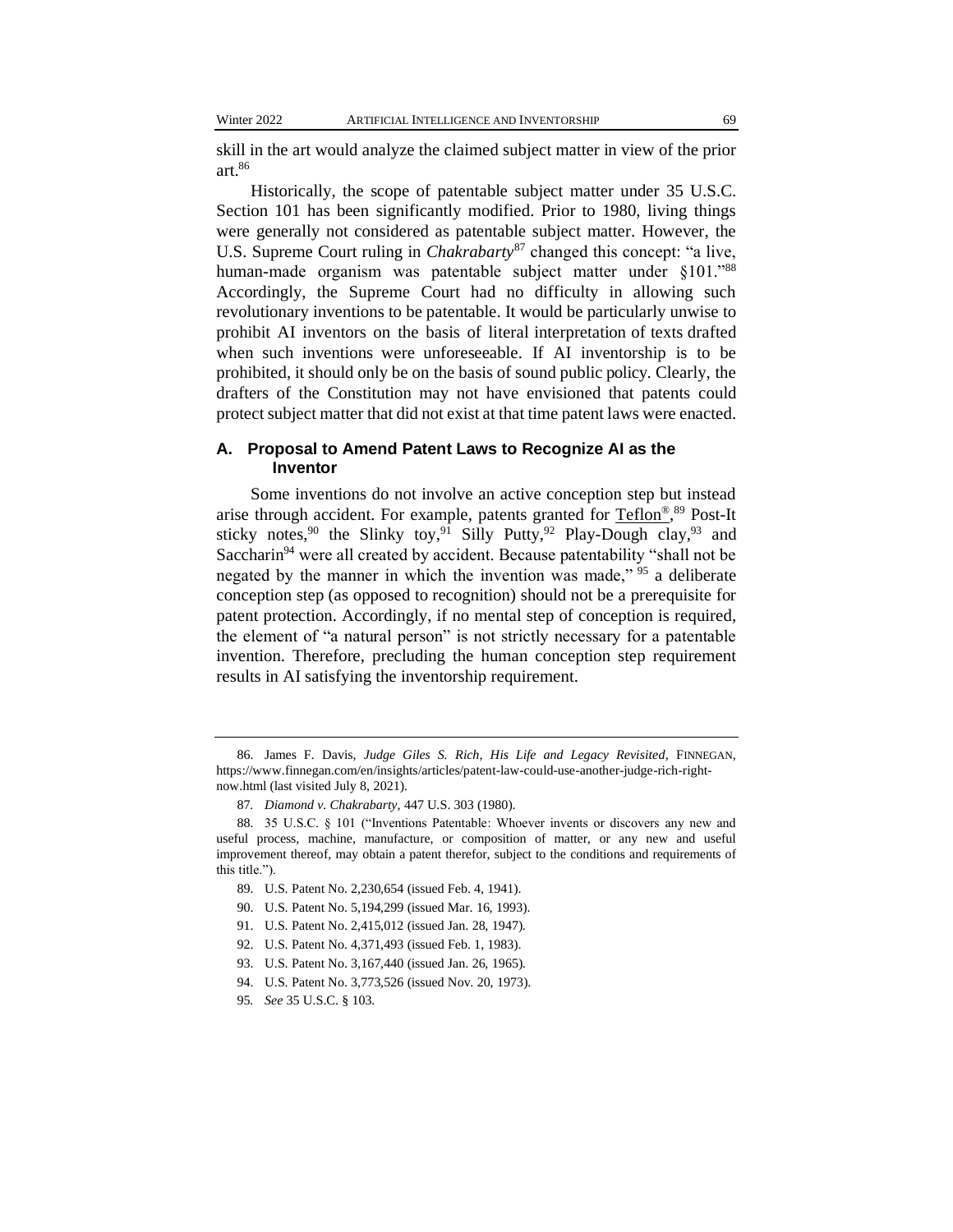## **B. Eliminate Listing the Inventor Requirement**

Some scholars have called for the amendment of patent laws to eliminate the statutory requirement of listing the inventor.<sup>96</sup> However, this proposal would deprive human inventors of the benefit of inventorship because one of the perks for inventing is the moral recognition of the inventor among his or her peers.  $97$  While this argument has merit, it may still be plausible to make an exception and eliminate this requirement for those inventions where AI is the only inventor.

#### **C. Amend 35 U.S.C. § 101**

I propose amending the term "whoever" in 35 U.S.C. § 101 to "whatever" so AI could be included in the category of inventors. Thus, the statute would be:

Whoever Whatever invents or discovers any new and useful process, machine, manufacture, or composition of matter, or any new and useful improvement thereof, may obtain a patent therefor, subject to the conditions and requirements of this title.

Alternatively, I propose to maintain the current language of 35 U.S.C. §101 but redefine "whoever" to include "AI, individuals, and corporations." Either approach would provide sufficient clarity from Congress for AI to be an inventor.

#### **D. Policymakers Need to Take Action**

The patent system must recognize the evolution of AI and its implications, especially in the patent regime, and one must be mindful of the technological reality where the bounds of human ingenuity are extended (or even supplanted) by AI. Thus, policymakers should periodically examine these AI evolutionary developments and their potential effects to ensure that the fundamental rationale and justifications for the patent system are being fulfilled. If policymakers turn a blind eye to these issues, patent practitioners will only continue to be inefficiently guided piecemeal considering what courts decide on a case-by-case basis.

Several scholars have called for amending patent laws, and even former USPTO Director Andrei Iancu was open to a change to

<sup>96.</sup> Vertinsky and T. Rice, *Thinking About Thinking Machines: Implications Of Machine Inventors For Patent Law*, 8 B. U. J. OF SCI. & TECH. L. 574, 576 (2002).

<sup>97</sup>*. See* Jeanne C. Fromer, *Expressive Incentive in Intellectual Property*, 98 VA. L.REV. 1745, 1746 (2012) (some scholars reason instead that creators deserve moral rights in their works either by virtue of the labor they expend to create them or because the works are important components of creators' personhoods (the aspects of creators' personalities infused into and bound up in their works)).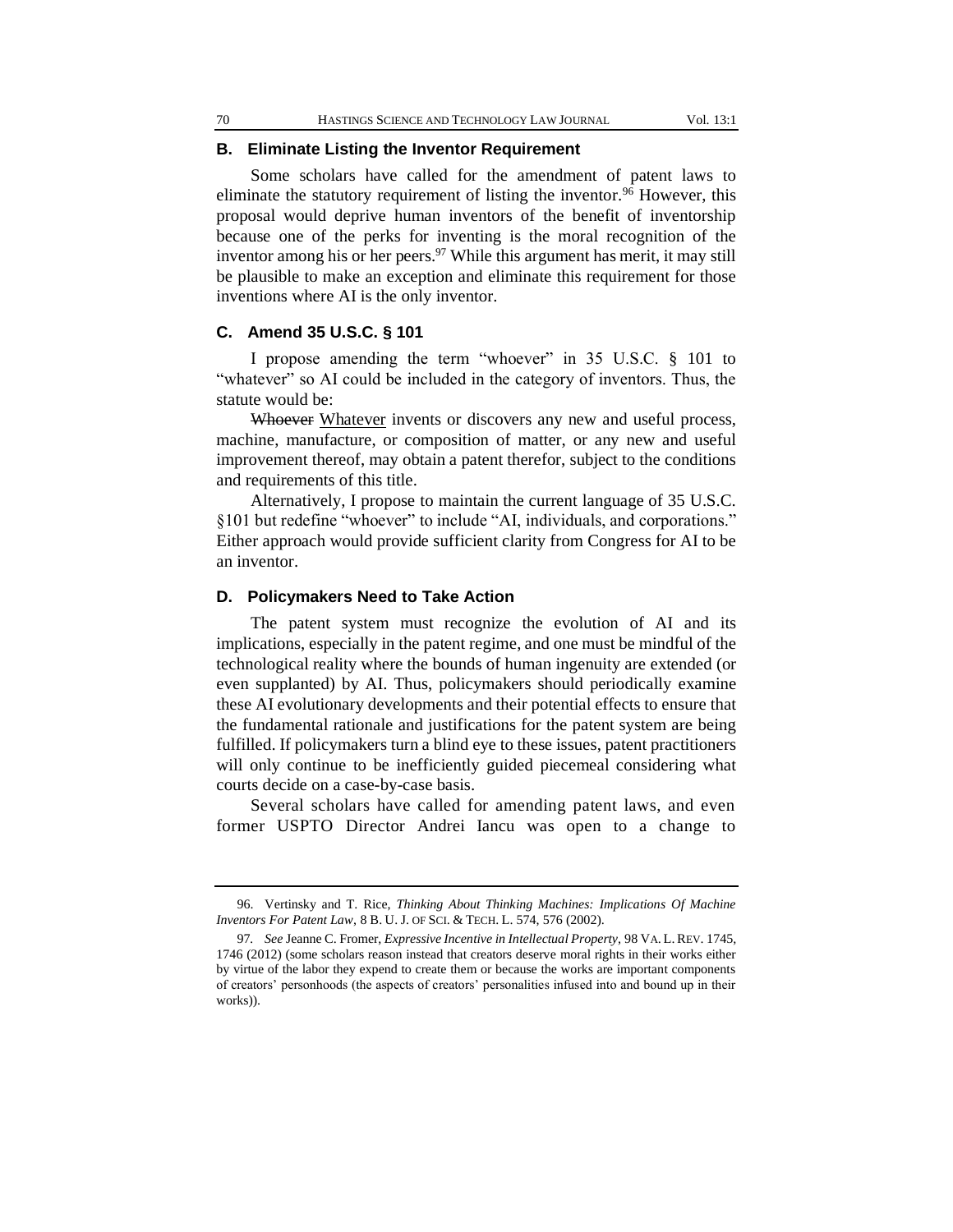accommodate AI.<sup>98</sup> Furthermore, IP5 (i.e*.*, the patent offices of China, EPO, Japan, Korea, and the US), which handles approximately 85% of the world's patent applications, has established a joint Task Force on New Emerging Technologies and Artificial Intelligence.<sup>99</sup> This task force is "exploring legal, technical, and policy aspects of new technologies and AI, their impact on the patent system and on the operations" of the IP5.<sup>100</sup> It will be interesting to see what guidelines emerge for addressing applications for inventions created by machines.

## **IX. Conclusion: AI should be Recognized as a Legitimate Inventor**

Allowing AI to be an inventor on a U.S. patent application would incentivize innovation, since the value AI is adding would be more clearly recognized. Furthermore, statutory recognition of AI as an inventor would encourage innovators to further develop inventive AI systems, as they will be assured that they can at least apply to patent the results. Finally, policies should be modified to reflect technological advances to incentivize development of inventive AI and to prevent chaos in light of the increasing number of patent applications for inventions created by autonomous AI.

<sup>98</sup>*. See* Andrei Iancu, Director, U.S. Patent & Trademark Office, Remarks by Director Iancu at the Artificial Intelligence: Intellectual Property Considerations Event (Jan. 31, 2019), *available at* https://www.uspto.gov/about-us/news-updates/remarks-director-iancu-artificial-intelligenceintellectual-property.

<sup>99.</sup> fiveIPoffices, *New emerging technologies and artificial intelligence (NET/AI)*, *available at* https://www.fiveipoffices.org/activities/net\_ai (last visited July 5, 2021).

<sup>100</sup>*. Id.*